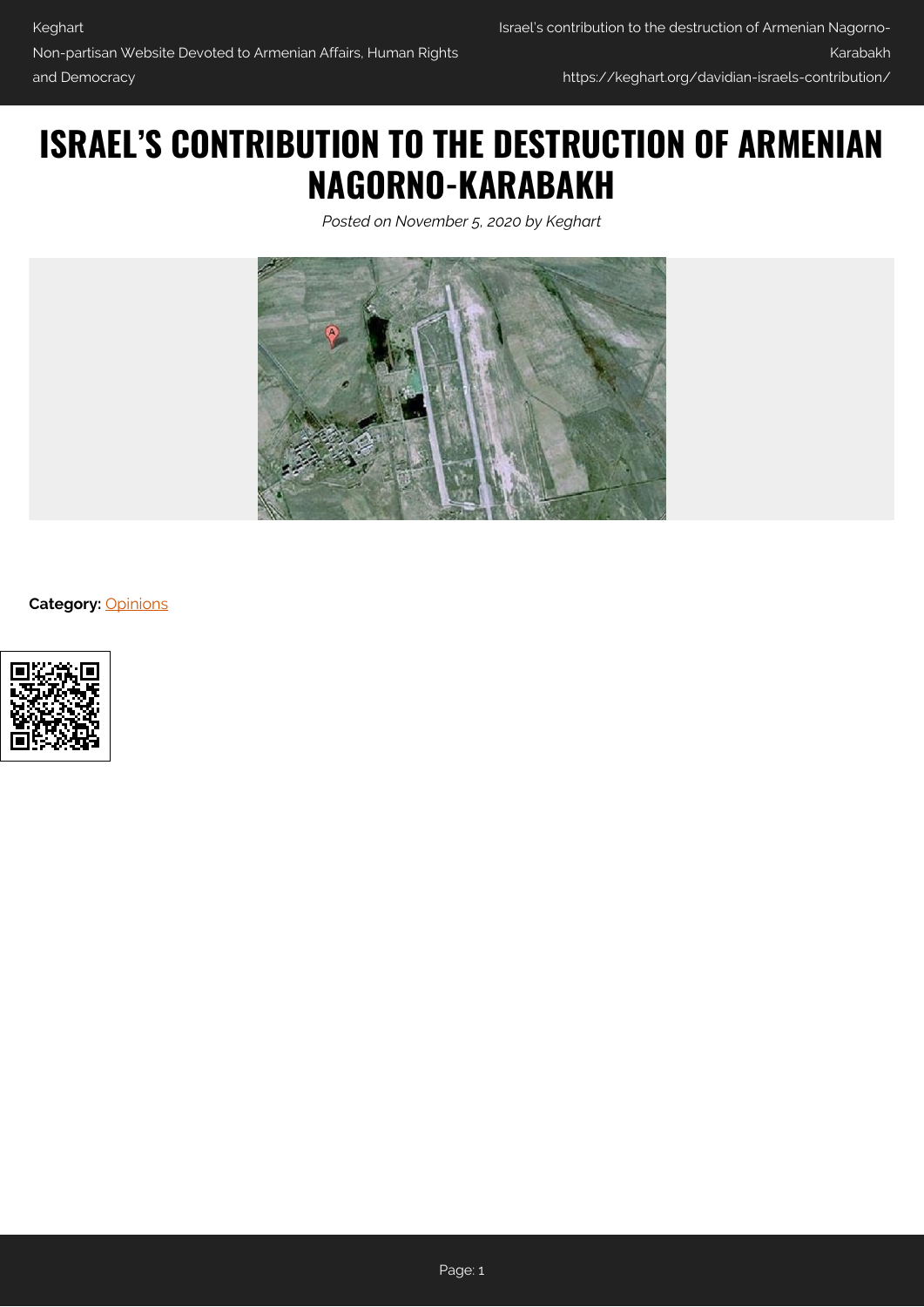## **By [David Davidian](#page--1-0)**, [Intrepid Report](http://www.intrepidreport.com/archives/31226), 4 November 2020

Every state makes decisions and enacts policies based on its interests and security perceptions. Some state decisions are more insidious than others in that the secondary effects can be devastating, especially by those states that can project sovereignty outside their own borders. Undoubtedly, Israel's decision to create a relationship with Azerbaijan was a well-thought-out process. Not that Israel has any long-term stratagem with Azerbaijan, but Azerbaijan having a border with Iran speaks for itself. Azerbaijan's horrid human rights record, its oligarchic ruling structure, and money-laundering propensity culminated with Azerbaijani President Ilham Aliyev being [awarded](https://www.occrp.org/en/poy/2012/) the moniker "Corrupt Person of the Year."

Regardless, Azerbaijan is the only state bordering Iran that Israel found compliant enough with whom to create an alliance of convenience. Azerbaijan doesn't even have an embassy in Israel, yet both engage in trade in the billions of dollars. An embassy in Israel would not be welcomed by either Iran or a wide swath of Azerbaijani society. While no public documents exist detailing what synergistic relations exist between Azerbaijan and Israel, Aliyev described the relationship, ["like an](https://www.ibtimes.com/azerbaijani-president-aliyev-one-israels-best-friends-arms-buyer-re-elected-third-straight-term) iceberg, nine-tenths ... below the surface". Over the past decade, Azerbaijan received well over an estimated six billion dollars (*five billion* as of the end of 2017) of Israeli high-technology weaponry. Israel receives about half of its crude oil supply from Azerbaijan. The same reference notes many military air flights occurring between Israel and Azerbaijan since the start of the war Azerbaijan inflicted on the Armenians.

So, suppose Israel wants a facility on Iran's border to gather intelligence on Iran, or further, airbases with the ability to launch a strike on Iran without having to refuel its fighter jets. In that case, it has to give something to Azerbaijan in return. When asked about Israel's activity in Azerbaijan during an interview on [Russian TV,](https://www.facebook.com/CityNewsLife/videos/2547157592241120) Yaakov Kedmi, the former Head of the Israel Defense Forces Program "Nativ" and, now a military and political expert, said, "I will answer carefully. There were reports in the Western media that very often drones flying from Azerbaijan fly over Iran. These are not Turkish drones. And for a reason, not out of love for aeronautics, Azerbaijan allows drones from Luxembourg to use Azerbaijan to fly over Iran," Kedmi smiled as Luxembourg is the metaphor for Israel. Azerbaijan allows "Luxembourg's" UAVs to fly over Iran, and in return, Azerbaijan is sold military hardware that it has clearly stated would be used to kill Armenians. In the current Azerbaijani offensive to capture Nagorno-Karabakh, *[Israeli-manufactured](https://www.amnesty.org/en/latest/news/2020/10/armenia-azerbaijan-civilians-must-be-protected-from-use-of-banned-cluster-bombs/)* cluster bombs were used by Azerbaijan. It is still unclear where Azerbaijan purchased outlawed [white phosphorus](https://twitter.com/ASBMilitary/status/1322234207175905287) bombs that it has begun [raining](https://a1plus.am/en/article/384324) over Armenian Karabakh. Yet we know who manufactures them.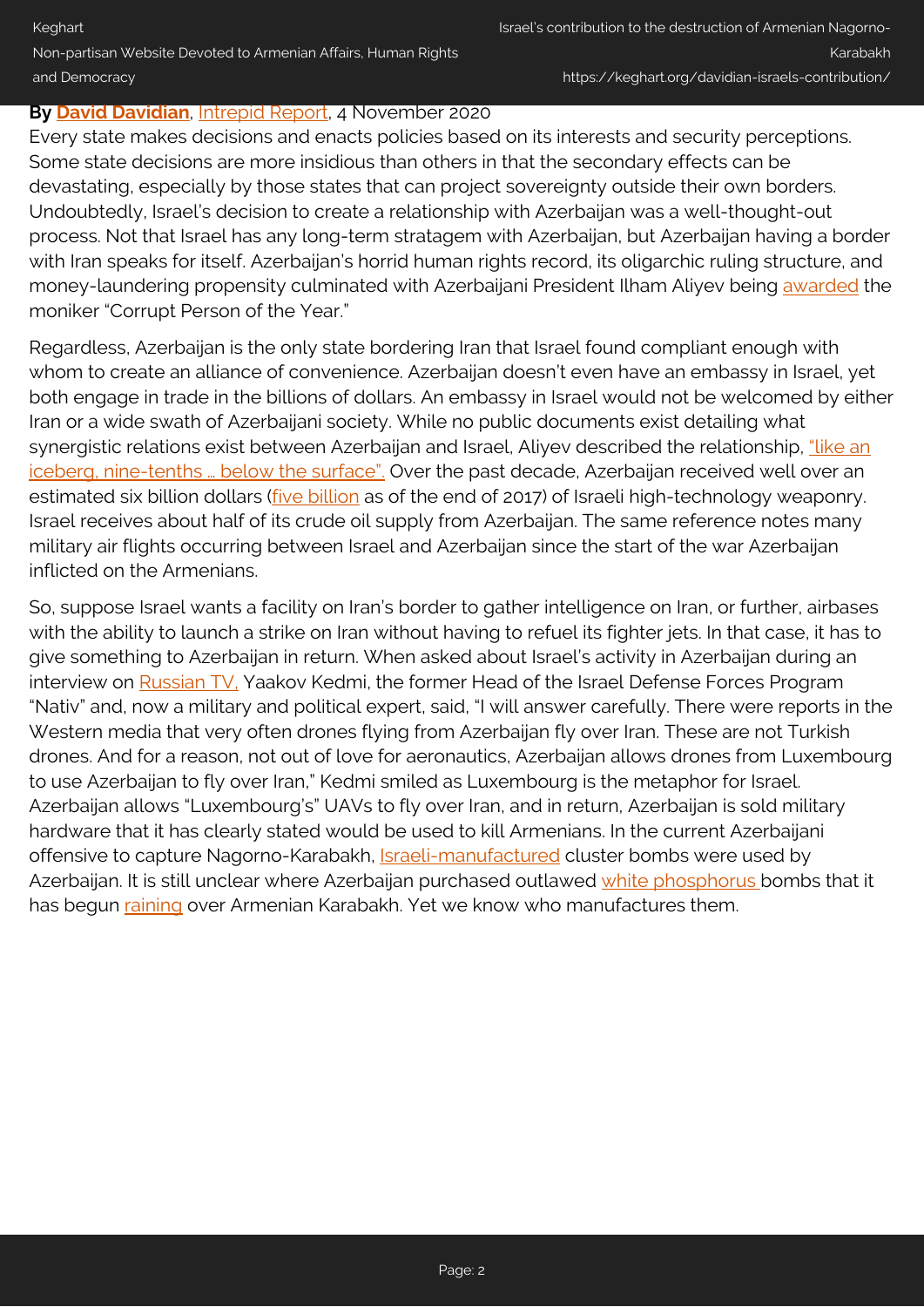## and Democracy

Non-partisan Website Devoted to Armenian Affairs, Human Rights

https://keghart.org/davidian-israels-contribution/



As reported in the *Israeli media*, Israel has access to at least one former Soviet airbase in Azerbaijan. The [English-language](https://www.ynetnews.com/articles/0,7340,L-4209567,00.html) version of this Israeli-media report is slightly different from the original Hebrew and refers to several Azerbaijani bases made available to Israel. In Figure 1, the pink balloon "A" is a former Soviet airbase in Sitalchay, Azerbaijan. Figure 2 is a satellite image with a caption claiming Sitalchay could be an Israeli base. Of course, publicly available documents that confirm any of this don't exist.

Quoting [Haaretz](https://www.haaretz.com/1.5209546), in 2012, "*U.S. officials told Foreign Policy that they believe Israel has been granted access to these air bases through a "series of quiet political and military understandings. I doubt that there's actually anything in writing," said a former U.S. diplomat who spent his career in the region. "But I don't think there's any doubt – if Israeli jets want to land in Azerbaijan after an attack, they'd probably*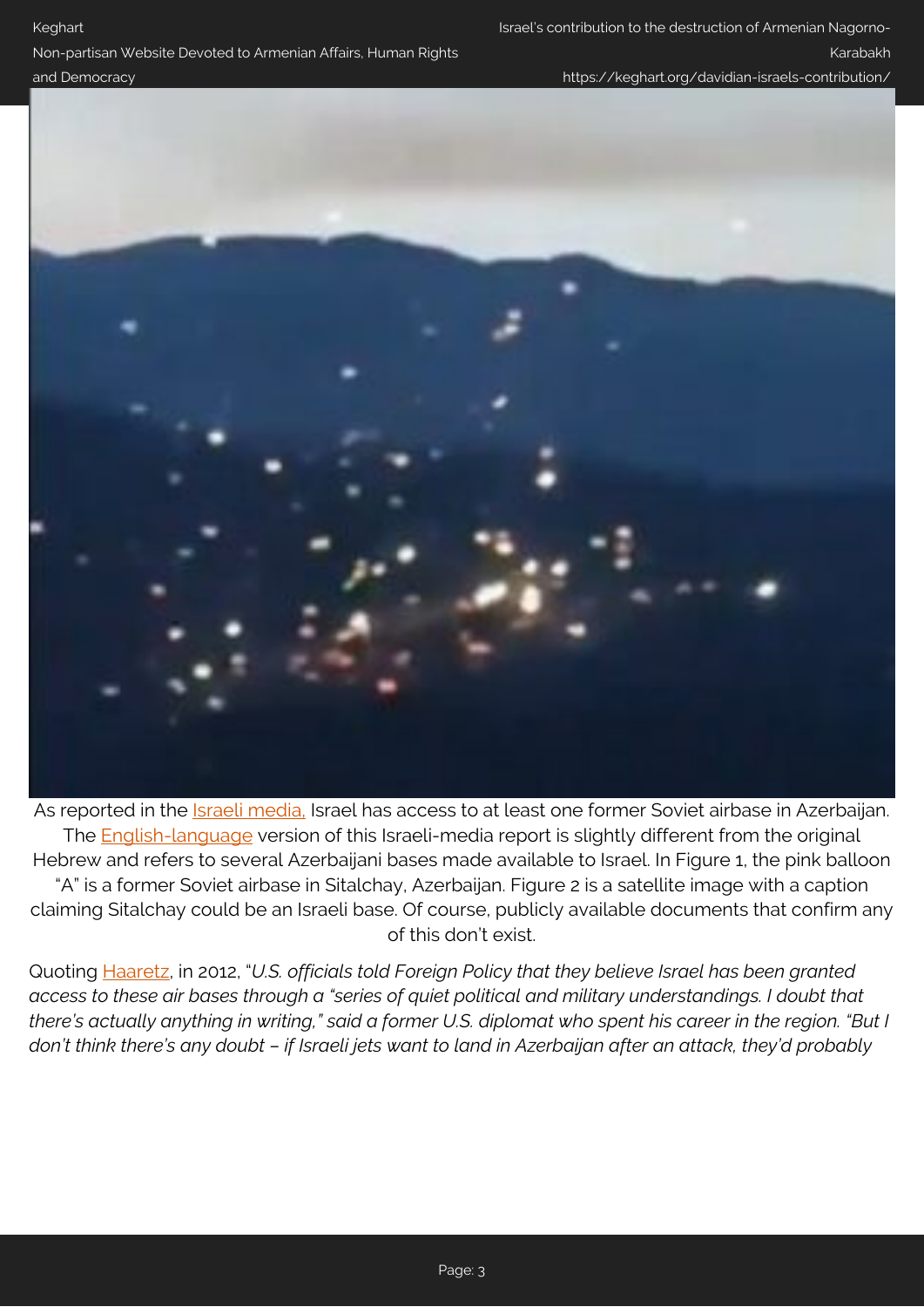As expected, [Azerbaijan denies](https://www.haaretz.com/1.5209720?lts=1591987820726) any of this.

Just as it was in Israel's interest to covertly (Iran-Contra) sell arms to Iran during Iran's battle with Saddam Husayn's Iraq, Azerbaijan and Israel cooperate as their varied interests complement each other. Israel requires surveillance of and staging grounds for any potential offensive against Iran. Azerbaijan needs state-of-the-art offensive military weaponry from Israel. During September 2015, in one of many visits to Baku, Azerbaijan by Israeli Knesset members, the chairman of the parliamentary security commission Oren Khazan and the head of the Safadi International Diplomatic Center, Israeli politician Mendi Safadi brought a package of proposals to fight the Armenian lobby. Safadi [stated,](https://www.rizvanhuseynov.com/2015/09/blog-post_19.html) "I have always been on the side of Azerbaijan, and we are ready to provide protection and assistance to the Azerbaijani side in neutralizing the influence of the Armenian lobby in the U.S. Congress, EU structures and international organizations." From this point on, an organized anti-Armenian media and political campaign strengthened.

Israeli policymakers had to weigh the potential benefits of a covert agreement with Azerbaijan that factored in billions of dollars-worth of arms sales, a crude oil supplier, and a base of operations against Iran versus any potential off-setting benefits that would take into account Armenia's current status. Armenia lost. Could Israel have stipulated that its weapons sold to Azerbaijan could not be used against Armenia? It could have, but Azerbaijan would reject such conditions. Israeli calculations put Armenians and ethical matters at the bottom of the priority pile.

Israel has seen the usefulness of Turkey's expansionist neo-Ottoman policy. Turkey itself and its use of Islamic jihadists against Syrian President Bashar al-Assad serves an Israeli goal of sending Syria decades back in development. Turkey's Erdogan makes many anti-Israeli claims, including that [Jerusalem is Turkey's,](https://www.israeltoday.co.il/read/jerusalem-is-ours-whats-behind-turkeys-astonishing-claim/) but Israeli-Turkish trade has not suffered; instead, it has [expanded.](https://www.jpost.com/middle-east/turkish-israel-trade-on-the-rise-as-diplomatic-relations-hit-bottom-645852)

Israel's policymakers could see the writing on the wall after Azerbaijan demonstrated its military incompetence during last July's border flare-up with Armenia. Immediately, Turkey took the initiative and engaged in substantial war games with Azerbaijan, keeping an unknown amount of material and advisors on the ground. On September 27, Azerbaijan began its most massive offensive against Nagorno-Karabakh and its indigenous Armenian population. Some Israelis pronounced [support](https://www.jpost.com/opinion/why-israel-must-stand-with-armenia-646251) for Armenia; most others did [not.](https://www.israelnationalnews.com/News/News.aspx/288467)

Some Israelis and agents of Israel still claim that Armenia supports Iran or visa-versa. Yet trade between Iran and Azerbaijan has expanded to well over twice that of Armenia's and Iran's. In any event, just as Erdogan claims Jerusalem, talk is cheap. Israeli arms and Turkish-Azerbaijani-Israelisponsored PR are destroying Nagorno-Karabakh and its people. The silly arguments that "guns don't kill people, people do," also breaks down as quickly as guns intercepted in tunnels under Gaza.

[Erdogan's lip service to the Palestinian Caus](https://www.gatestoneinstitute.org/16086/palestinians-turkey-erdogan)e while discriminating against them is one thing, while his [claim made](https://www.facebook.com/watch/?v=901531213674010) on July 14, 2020, that "we will continue to fulfill this mission, which our grandfathers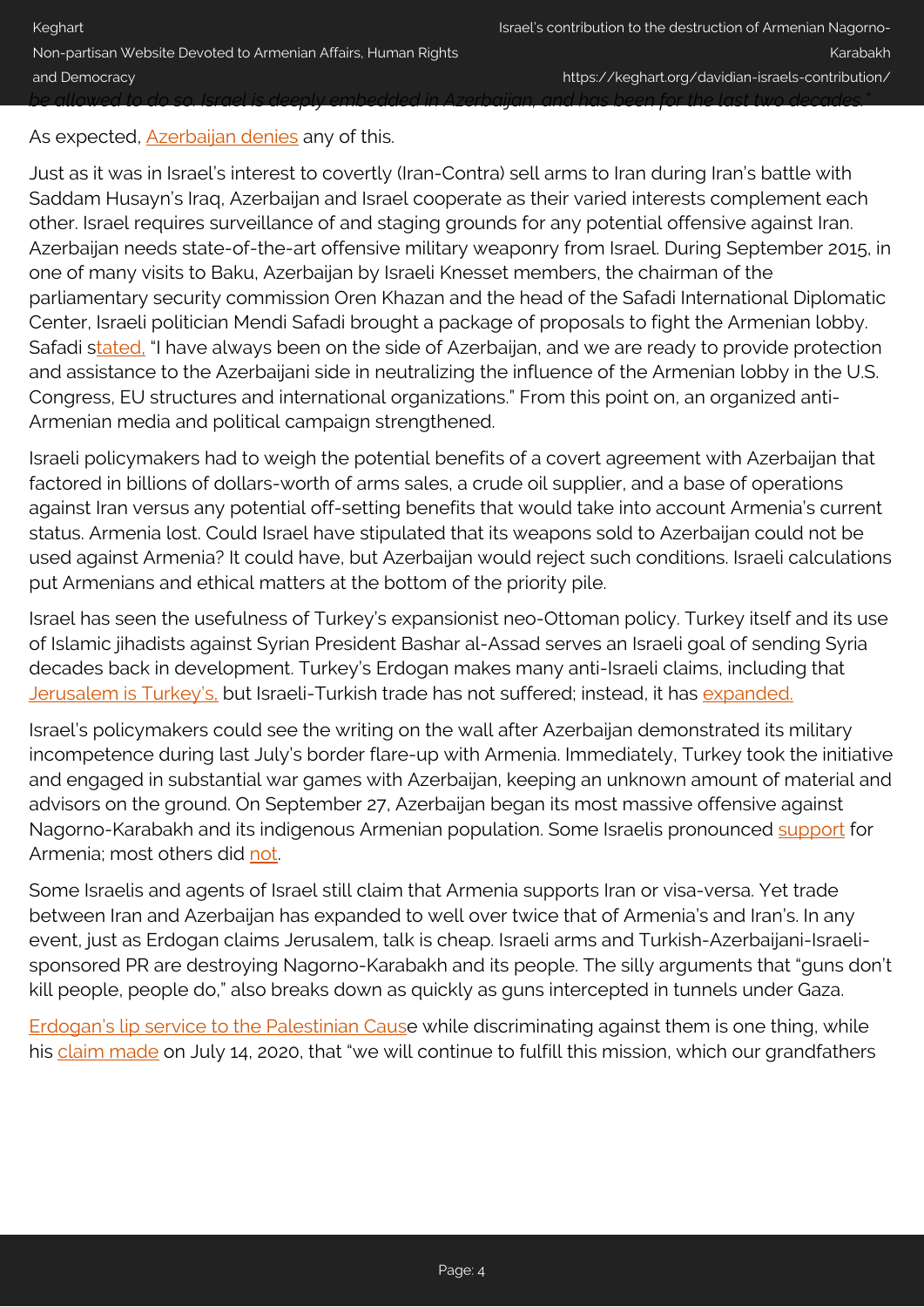reference to the Turkish genocide of the Armenians. Turkish arms and soldiers are killing Armenian civilians and not just military personnel. Turkey's import of Islamic Jihadists from Syria and Libya into Azerbaijan are decimating Armenians with Israeli weapons and communications gear.

Without Turkey and its imported Jihadist thugs, Azerbaijan would never have attacked Nagorno-Karabakh, thus defining the limits of its sovereignty. Does Israel hope Turkey militarily penetrates the Caucasus, both cutting off Russia and perhaps fomenting an Azerbaijani-speaking Iran insurrection in Iran's northwest? Perhaps.

Aliyev thought his blitzkrieg on the Armenians would be over in less than a week, yet the attempted Azeribaijani incursion has dragged into its fifth week. The Turks planned for at most two months of attacks. Perhaps with the Armenians fighting for their very existence, the result will be a government collapse in Azerbaijan. Sun Tzu, the renowned author of *The Art of War,* wrote, "There is no instance of a country having benefited from prolonged warfare."

We might never know if Israel is directly providing intelligence to Azerbaijan in its war against the Armenians. The truth will eventually be revealed, as such secrets are the most fleeting.

In 1992, when I was an avid user of an early version of social media (the term hadn't been invented yet) called UseNet, I was approached by an ex-coworker who was the chairperson of a local Zionist Council, just west of Boston, MA. I was asked why I still posted eyewitness accounts of Azerbaijani pogroms against Armenians in Soviet Azerbaijan that occurred two years earlier. I found this question odd and the tone arrogant, considering that we both spent much of our free time at work discussing common aspects of the Holocaust and the Turkish genocide of the Armenians. I told this person I was informing the world about what was happening to my people, just the way I thought she wished the world knew about what was happening to her people in Poland during WWII. In response, I was told that my postings had a harmful impact on Azerbaijan, which was developing a relationship with Israel. What was a friendship between us, in one phone call, degenerated into "we both will go our separate ways." A rather foreshadowing incident.

*David Davidian is a lecturer at the American University of Armenia. He has spent over a decade in technical intelligence analysis at major high technology firms. He resides in Yerevan, Armenia.*

*Photo: View of Sitalchay base*